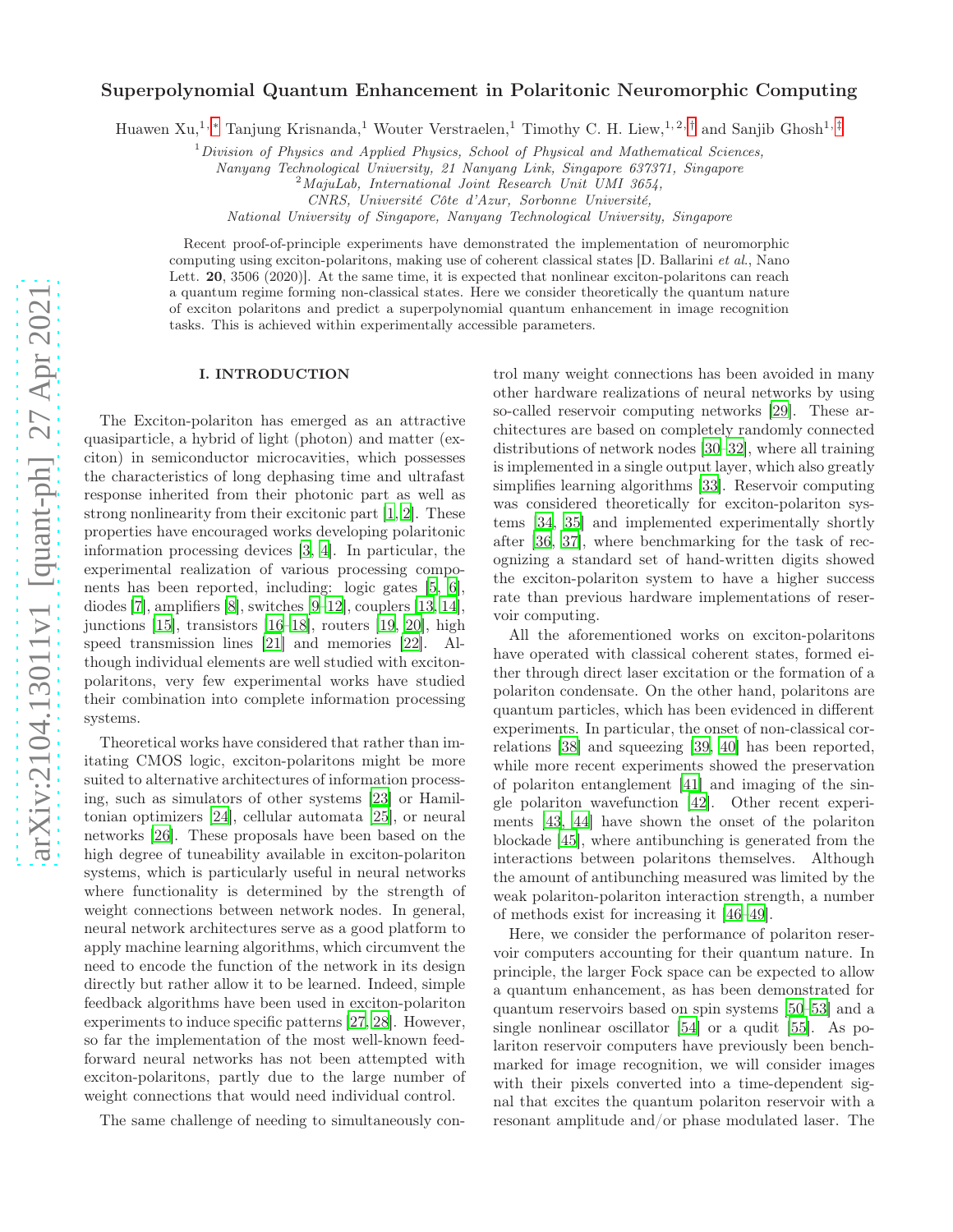output from the quantum polariton reservoir is represented by the quasiprobability distribution in phase space, namely its Wigner function [\[56\]](#page-7-38), which will be used to classify the input image. By comparing to simulations with classical polariton reservoirs, we find that the quantum polariton system is able to classify images with a single polariton node! We will continue to refer to this node as the "reservoir" as it nevertheless has a significant Fock space and fulfils the role of the much larger reservoir of classical reservoir computers, which cannot attain the same error rate with even hundreds of classical nodes. The single quantum polariton node exceeds also the limit of a classical linear classifier and is found empirically to have a superpolynomial quantum enhancement. We also compare possibilities using two-photon excitation, which allows further enhancement.

## II. QUANTUM POLARITON RESERVOIR

The physical model considered here consists of only a single polariton mode, where the Fock states of the quantum mode form the quantum reservoir network, see Fig. [1](#page-6-12)a. The bare Hamiltonian  $\hat{\mathcal{H}}_0$  for the polariton mode is taken as

$$
\hat{\mathcal{H}}_0 = E \hat{a}^\dagger \hat{a} + \alpha \hat{a}^\dagger \hat{a}^\dagger \hat{a} \hat{a},\tag{1}
$$

where  $\hat{a}^{\dagger}$  ( $\hat{a}$ ) is the creation (annihilation) operator, E is the energy of the polariton mode and  $\alpha$  is the Kerr nonlinear interaction strength. For encoding information, we introduce a coherent single photon  $(SP)$  and two photon  $(\mathcal{TP})$  pumping, such that the total Hamiltonian (in a rotating frame at the frequency of the pump  $\omega_p$ ) is written as

<span id="page-1-0"></span>
$$
\hat{\mathcal{H}} = \Delta \hat{a}^{\dagger} \hat{a} + \alpha \hat{a}^{\dagger} \hat{a}^{\dagger} \hat{a} \hat{a} \n+ F(\hat{a}^{\dagger} + \hat{a}) + P(e^{i\Theta} \hat{a}^{\dagger} \hat{a}^{\dagger} + e^{-i\Theta} \hat{a} \hat{a}),
$$
\n(2)

where F and P are real amplitudes of the  $\mathcal{SP}$  and  $\mathcal{TP}$ pumping, respectively, and we allowed for a phase difference of the  $\mathcal{TP}$  pump, denoted by  $\Theta$ . The detuning term is defined as  $\Delta = E - \hbar \omega_p$ , and we have assumed that the pumping frequency of  $\mathcal{SP}(\mathcal{TP})$  is  $\omega_p(2\omega_p)$ . See also Ref. [\[57](#page-7-39)], in which a similar treatment is presented. The network structure composed of the Fock states can be illustrated as follows. The single pumping term in Eq. ( [2\)](#page-1-0) expressed in the Fock basis reads  $\sum_{n=0}^{\infty} \frac{1}{F\sqrt{n+1}}\left(|n+1\rangle\langle n| + |n\rangle\langle n+1|\right).$  This way the  $\mathcal{S}\mathcal{P}$  is seen as nearest neighbour connection between the Fock states. Similarly, the two photon pumping serves as the connection between next nearest neighbours. In our analysis, we compare four different pumping scenarios:  $\mathcal{S}P(P=0); \mathcal{TP}(F,\Theta=0); \mathcal{SPTP}(\Theta=0);$  as well as  $\mathcal{SPTP}'$  where  $\Theta = \Theta(t) \neq 0$ .

In our simulations, we evolve the density matrix  $\rho$ under the different pumping methods, where the initial state of the polariton mode is given by the vacuum state. The dynamics of the system can be described by the quantum master equation:

$$
i\hbar \dot{\rho} = [\hat{\mathcal{H}}, \rho] + \frac{i\gamma}{2} \mathcal{L}(\rho, \hat{a}). \tag{3}
$$

where  $\hat{\mathcal{H}}$  is the Hamiltonian of Eq. [\(2\)](#page-1-0),  $\mathcal{L}(\rho, \hat{a})$  is the Lindblad dissipation superoperator defined as  $\mathscr{L}(\rho,\hat{a}) \equiv$  $2\hat{a}\rho\hat{a}^{\dagger} - \hat{a}^{\dagger}\hat{a}\rho - \rho\hat{a}^{\dagger}\hat{a}$ , and  $\gamma$  is the dissipation rate. As can be seen from Fig. [1](#page-6-12)a, the input information is first fed into the single polariton node. After a finite time  $\tau$ of evolution, the Wigner function of the system is calculated from the density matrix  $\rho_{\tau}$ . We note that for experiments, there are various well-developed methods for measuring Wigner function. For example, it can be reconstructed from the homodyne measurements of the rotated quadrature phase [\[58\]](#page-8-0) or direct measurements based on photon counting [\[59](#page-8-1)]. In the present scheme, this may be equivalently performed on the emitted light from the microcavity. The Wigner function is then sampled discretely on a grid in phase space and the samples arranged into a vector, f. A final signal is calculated as  $Y^{\text{final}} = W^{\text{out}} X$ , which is capable of input classification. Here  $W<sup>out</sup>$  is a trained output weight matrix and the vector  $X = [1, u, f]$ , which is allowed to also contain



FIG. 1. The schematic for image classification using quantum polariton reservoir computing. a) Input signals excite a single nonlinear polariton mode in the form of pumping amplitudes and/or phases. After a certain time  $\tau$ , the quasiprobability distribution in the phase space (Wigner function) is calculated. By applying trained output weights  $(W<sup>out</sup>)$  to the Wigner function, a final output classifies the input signals (images). b) Each image (from the MNIST standard data set) is first compressed from  $28 \times 28$  resolution to  $4 \times 4$ . The pixels of the compressed image serve as time-dependent input signals.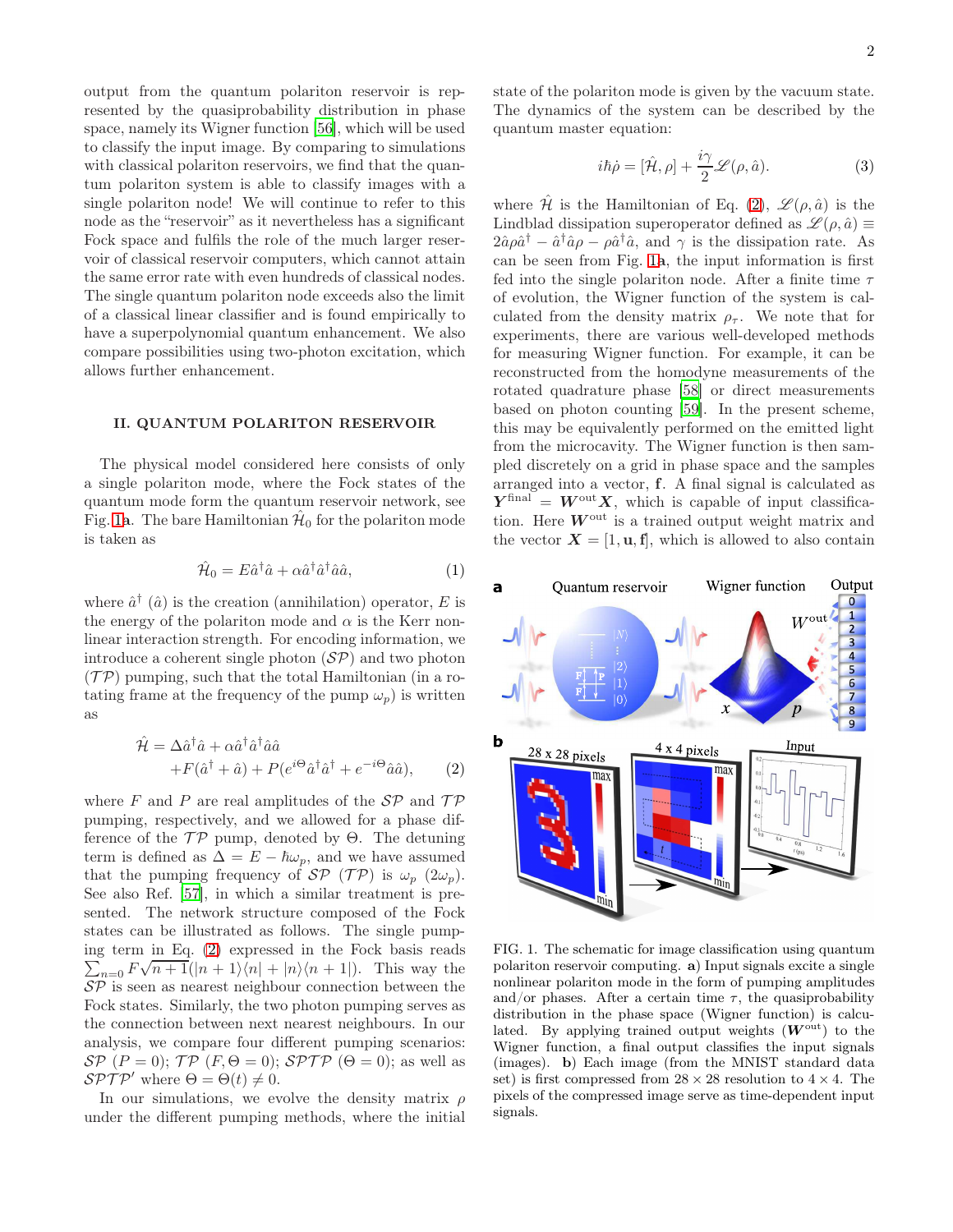the input data pixels  $u_i$   $(i = 1, 2, \dots, 16)$  obtained as follows. The input image with  $28 \times 28$  resolution is compressed into  $4 \times 4$  pixels (an equivalent procedure has been used in Ref. [\[36\]](#page-7-22)), which are then converted into time-dependent signals with alternating signs, such that each pixel corresponds to a different input signal value  $u_i$  in time, as shown in Fig. [1](#page-6-12)b. Note that even though the reduced  $4 \times 4$  images are rather unrecognizable to humans, they can still be recognized with the machine trained to do so. We show below that our method can classify the  $4 \times 4$  resolution images and perform better than classical polariton computers. Note that all the input signal values u are weighted with a random mask (a  $16 \times 16$  matrix  $W^{\text{in}}$ ), where its elements are randomly sampled from 0 to  $W_{\text{max}}^{\text{in}}$ , before this image information enters the quantum reservoir as time-dependent pumping amplitudes (F and P) or phase  $(\Theta)$ .

#### III. PERFORMANCE

Note that we have used  $\Delta/\gamma = 0.1$ ,  $\alpha/\gamma = 0.1$  and  $\gamma \tau / \hbar = 1.2$  in our simulations. The  $W_{\text{max}}^{\text{in}}$  is optimised for pumping amplitudes  $F/\gamma$ ,  $P/\gamma$  and the phase  $\Theta$ . The training procedure is performed on the output weights  $W<sup>out</sup>$  with ridge regression using a set of randomly chosen and known images from the MNIST database. After the training, we keep the quantum reservoir fixed and use a set of unknown images to test and evaluate its efficiency for the image classification task. Details of the supervised training of the polariton reservoir computing can be found in Appendix A.

We fix the number of training samples at 4000 and testing samples at 1000. A separate analysis using a linear classifier method [\[60\]](#page-8-2), results in a classification error rate of 29.8% and 26.4% for normalized and unnormalized input signals u, respectively. Due to the compression of the resolution of each image, it is difficult to achieve a low error rate with a linear classifier. For our quantum polariton computing, however, considerably lower error rate is possible. Our results for four different input encoding methods  $(SP, TP, SPTP, \text{ and } SPTP')$  are shown in Fig. [2.](#page-5-0) Details of the influence of physical parameters in the system are presented in Appendix B. To assess the scaling of the performance, rather than considering scaling with the system size, we consider scaling with a measure of the number of Fock states available to the quantum reservoir. To do this, we introduce an effective cutoff in the Fock space size, N. This effective cutoff N naturally appears for a finite pumping strength, which can only inject a finite number of polaritons in the mode. Of course, in a physical system the Fock space is unbounded (which can be accessed by increasing the pumping strength), but we wish to emphasize that the scaling of Fock space size (which grows quadratically with N) can be enhanced by the appropriate choice of infor-

mation encoding. For different pumping methods, the performance is indeed found to improve from  $\mathcal{SP}$  to  $\mathcal{TP}$ to  $SPTP$ , and finally to  $SPTP'$ . This improvement originates from the different ways the Wigner function contains the information (distribution and squeezing) in regards to the different pumping scenarios, see details of the analysis in Appendix C.



FIG. 2. Classification error rate for different quantum reservoir sizes (Fock space dimension)  $N$  and different pumping methods: labelled  $\mathcal{SP}$  (single-photon);  $\mathcal{TP}$  (two-photon);  $SPTP$  (single- and two-photon); and  $SPTP'$  (single- and phase-dependent two-photon) as written in the Hamiltonian of Eq. [\(2\)](#page-1-0). Each data point is obtained from the results of 10 random realizations of the input weights  $W^{\text{in}}$ . Panels a and b present the lowest and average error rate among the 10 realizations of the input weights, respectively, of all the random realizations.

#### IV. CLASSICAL POLARITON RESERVOIR

To demonstrate the impressive performance of the quantum polariton reservoir in image recognition, we compare our system with classical polariton reservoir computing. In this case, we consider a square polariton lattice with  $N_c$  polariton modes having random nearestneighbour coupling in a tight-binding model. The dynamics is described by the general discrete nonlinear Schrödinger equation:

 $\sim$ 

$$
i\hbar \frac{\partial \psi_n}{\partial t} = i \sum_{j=1,2} \mathbf{W}_{nj}^{\text{in}} \mathbf{v}_j + \sum_{m \in \tilde{n}} \mathbf{K}_{nm} \psi_m + i\gamma \psi_n
$$
  
+ $\alpha |\psi_n|^2 \psi_n,$  (4)

where  $W^{\text{in}}$  (now a  $N_c \times 2$  matrix) is an input mask having random weights  $W_{nj}^{\text{in}} \in [0, W_{\text{max}}^{\text{in}}]$ , the vector  $\mathbf{v} = [1, u]$ containing the input signal,  $K_{nm}$  the random nearestneighbour coupling in the lattice,  $\gamma$  the overall gain-loss profile,  $\alpha$  the Kerr nonlinear interaction strength and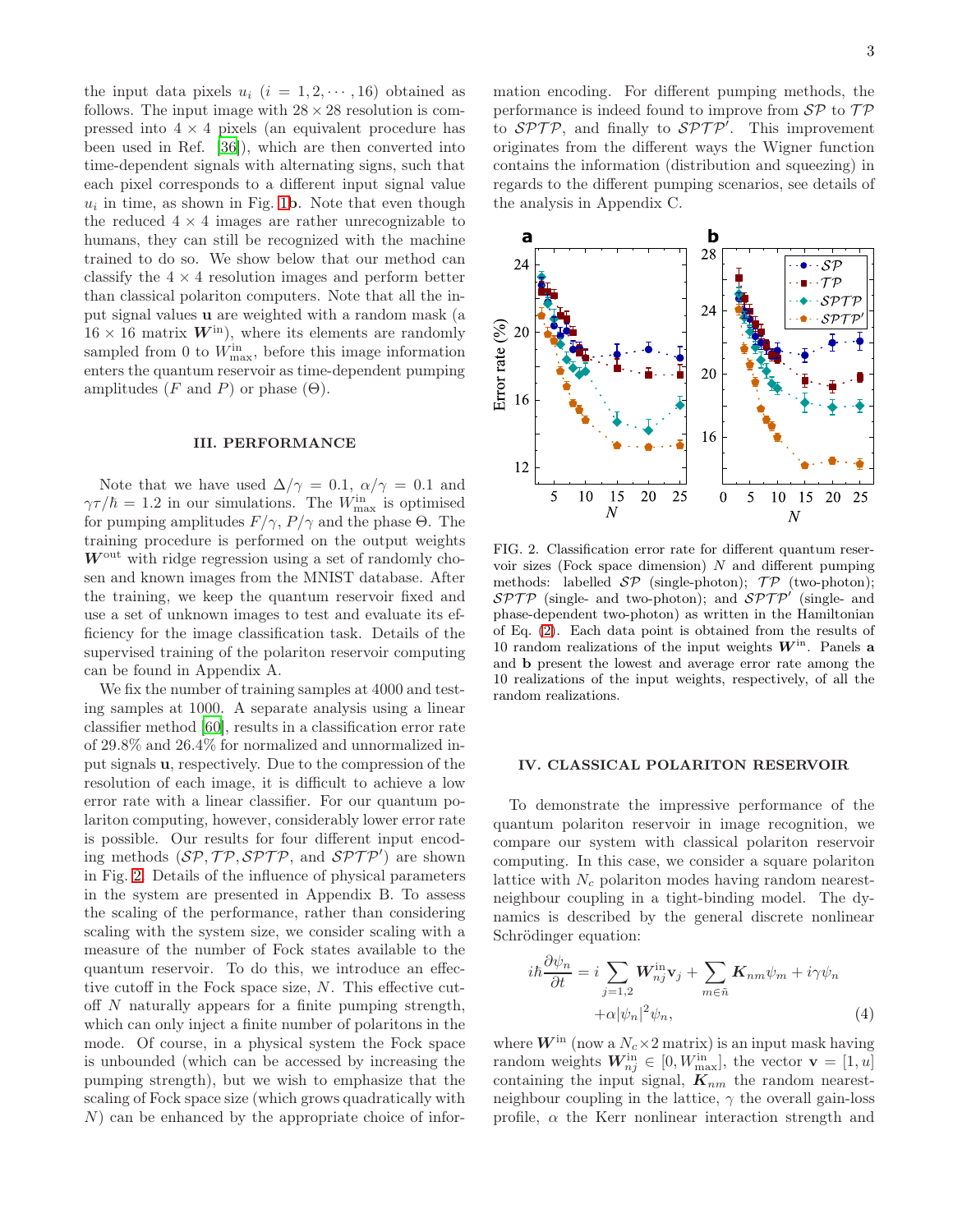$\tilde{n}$  denotes the nearest neighbors of mode n. Note that in the classical polariton reservoir computing, the obtained output from the reservoir is the intensity of each mode, i.e.,  $|\psi_n|^2$ , whereas in the quantum polariton computing, we use the Wigner function. Similarly to the quantum case, here  $X = [1, u, f]$ , where now the vector  $\mathbf{f} = [|\psi_1|^2, |\psi_2|^2, \cdots, |\psi_{N_c}|^2].$ 

In simulations, we keep the physical parameters the same as used in the quantum scenario, i.e.,  $\alpha/\gamma = 0.1$ . As illustrated in Fig. [3,](#page-5-1) by increasing the lattice size of the classical polariton reservoir, the error rate saturates at ∼ 14%. To achieve the same (best) performance as in the quantum polariton reservoir computing, one requires a classical reservoir size of 100 polariton modes for SP and  $\mathcal{TP}$ , and more than 250 polariton modes for  $\mathcal{SPTP}$ . For the lowest error rate (13%) obtained from  $\mathcal{SPTP}'$ , the classical polariton computer still cannot be on par even with nearly 700 polariton modes. We note that the recent experiments in Ref. [\[36\]](#page-7-22) reported 86% success rate for  $4 \times 4$  resolution with a 400-node classical polariton reservoir. In our case, this is achieved theoretically with a single quantum polariton mode.



FIG. 3. Classification error rate (best and average performance) of the classical polariton reservoir for different reservoir sizes  $N_c$ . Each data point here is obtained from 10 random realizations of the input weight matrix  $W<sup>in</sup>$ . The four dashed lines correspond to the best performance of the quantum polariton reservoir in Fig. [2.](#page-5-0)

#### V. QUANTUM ENHANCEMENT

By comparison with classical polariton reservoir computing, the quantum polariton reservoir has a clear improvement in terms of performance and system size. This is possible due to the quantum enhancement originating from the high dimensionality of the polariton Fock space. As a measure of quantum enhancement, the physical size

of a quantum system is traditionally compared with required size of a classical system to achieve the same level of performance. In this respect, a classical reservoir computer requires hundreds of polariton modes to achieve the same level of success rates shown by only a single quantum polariton mode. This is clearly a superpolynomial quantum enhancement. However, noting that a quantum polariton mode involves many Fock states, another comparison would be between the physical size of a classical reservoir and the effective number of qubits needed if one were to construct the Fock space of the quantum mode. This comparison is typically used to demonstrate quantum advantage in terms of information storage, see, e.g., Refs. [\[61,](#page-8-3) [62\]](#page-8-4).

The advantage in the quantum regime is illustrated in Fig. [4.](#page-3-0) The horizontal axes in Fig. [4](#page-3-0) are defined as the effective number of qubits  $N_q = \log_2 N$ , where N is the effective Fock space dimension (minimum number of Fock states required to describe the system). Ideally, the Fock space dimension of a polariton mode is infinite. However, with a finite amount of pumping strength only a finite number of Fock states will be occupied, which defines a finite effective dimension. Each data point in Fig. [4](#page-3-0) corresponds to a specific error rate for image recognition; for example, the point indicated by the arrow in panel b represents achieving an error rate  $\leq 14\%$ , in which case it requires less than four effective qubits for the quantum polariton reservoir and 500 modes for the classical polariton scenario. It is apparent from Fig. [4](#page-3-0) that the quantum polariton reservoir showcases superpolynomial enhanced performance compared to the classical polariton reservoir. Note that the number of classical modes  $N_c$  is plotted in logarithmic scale in both panels.



<span id="page-3-0"></span>FIG. 4. Superpolynomial enhancement of the quantum polariton reservoir computing. The vertical axis in each panel represents the number of polariton modes required for achieving a specific error rate, while the horizontal axis is the number of effective qubits required in the quantum reservoir computing. Panels a and b represent the best and average performance, respectively, of the quantum and classical reservoir.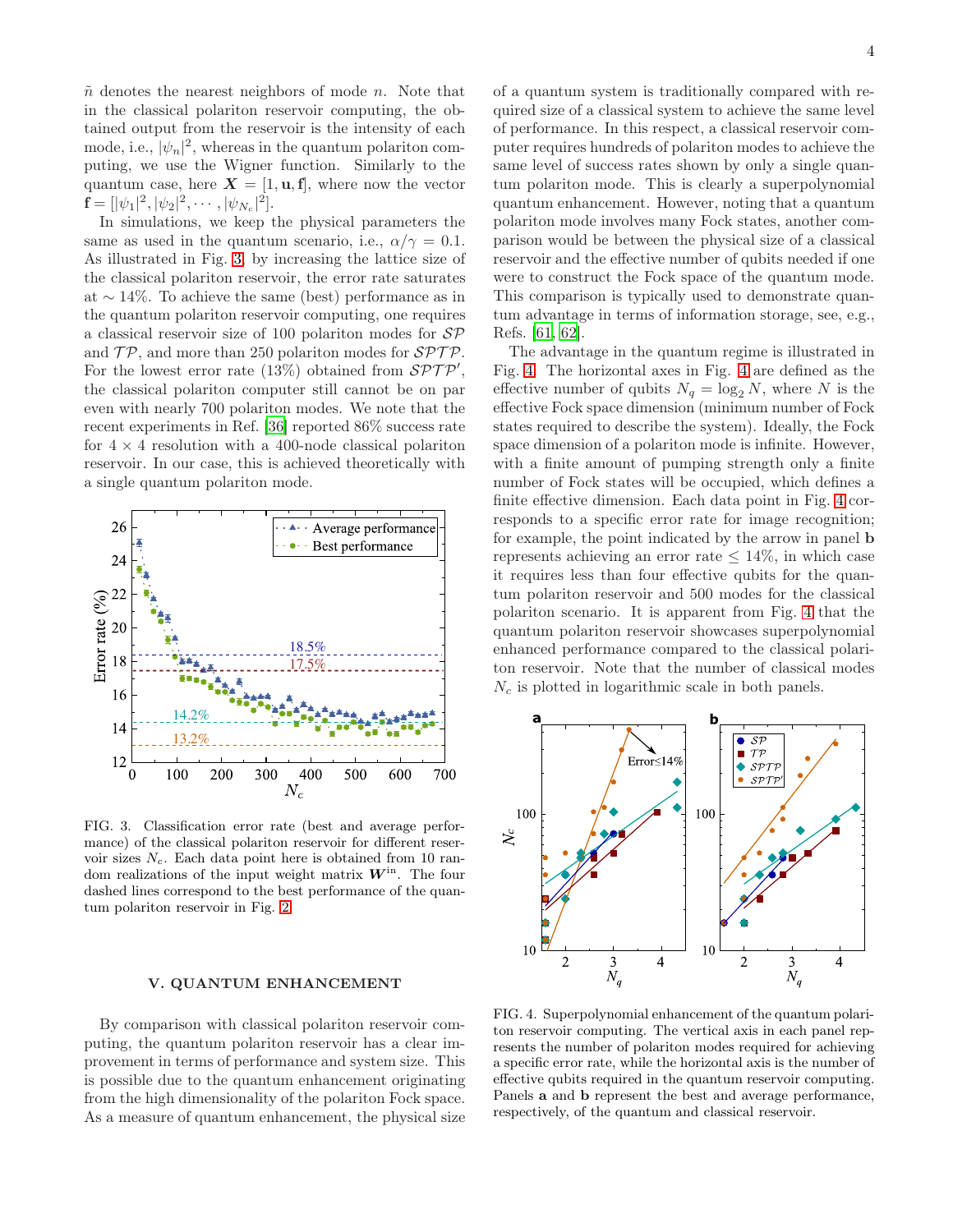#### VI. CONCLUSION

In this paper, a quantum reservoir network that is formed by the Fock space of quantum polaritons is shown to possess the capability for effective image classification task. By utilizing different pumping methods, i.e., singlephoton and phase-dependent two-photon pumping, we show performances with an error rate as low as 13% with practical parameters (e.g.,  $\alpha/\gamma = 0.1$ ). Our results show that by exploiting the Fock space dimension of one quantum polariton mode, one can achieve lower error rate for image classification task, than that obtained from a classical reservoir with  $\sim$  700 polariton modes. Finally, by comparing the required system sizes of the quantum polariton reservoir (effective number of qubits) and the classical polariton case for achieving the same classification efficiency, superpolynomial quantum enhancement is demonstrated. Our results motivate applications exploiting the quantum nature of exciton-polaritons.

### APPENDIX A: Supervised Training

In the supervised training, we offer the reservoir network a set of known images from the MNIST database, which correspond to the input signals  $\mathbf{u}_k$  with the subscript denoting the k<sup>th</sup> image, where each  $\mathbf{u}_k =$  $[u_1, u_2, \cdots, u_{16}]$  and  $k = 1, 2, \cdots, N_{tr}$ . Also, before the signals enter the reservoir, we apply a random mask  $W^{\text{in}}$ to each of the input signals  $\mathbf{u}_k$ . With the known images, we have the corresponding desired target outputs  $\mathbf{Y}_{k}^{\text{target}}$ . The output we obtain directly from the reservoir network is its Wigner function, arranged in a vector form  $f_k$ . We take the output layer of the reservoir as a vector  $\mathbf{X}_k = [1, \mathbf{u}_k, \mathbf{f}_k]$  and the relation between the final output and the output layer is given by  $\mathbf{Y}_k^{\text{final}} = \mathbf{W}^{\text{out}} \mathbf{X}_k$ . For a set of known examples, we have

$$
\mathcal{Y}^{\text{final}} = \mathbf{W}^{\text{out}} \mathcal{X},\tag{A1}
$$

where  $\mathcal{Y}^{\text{final}} = [\mathbf{Y}_{1}^{\text{final}}; \mathbf{Y}_{2}^{\text{final}}; ...; \mathbf{Y}_{N_{tr}}^{\text{final}}]$  is the collection of all the final outputs and  $\mathcal{X} = [\mathbf{X}_1; \mathbf{X}_2; ...; \mathbf{X}_{N_{tr}}]$  is the corresponding collection of the obtained outputs. The purpose of the training is to minimize the difference between  $\mathcal{Y}^{\text{final}}$  and  $\mathcal{Y}^{\text{target}}$ , which stands for the collection of all the target outputs, i.e.,  $\mathcal{Y}^{\text{target}} =$  $[\mathbf{Y}^{\text{target}}_1; \mathbf{Y}^{\text{target}}_2; ...; \mathbf{Y}^{\text{target}}_{N_{tr}}]$ . We apply the ridge regression [\[63](#page-8-5)] here to get the optimized output weight matrix Wout:

$$
W^{\text{out}} = \mathcal{Y}^{\text{target}} \mathcal{X}^T (\mathcal{X} \mathcal{X}^T + \beta I)^{-1}, \tag{A2}
$$

where  $\mathcal{X}^T$  is the transpose of the matrix  $\mathcal{X}, I$  is an identity matrix and  $\beta$  is the regularization coefficient. The term  $\beta I$  is used to control the  $W^{\text{out}}$ , in case there is small fluctuation in the input signals, the results still converge.

#### APPENDIX B: Analysis of Physical Parameters

Before the input signals (u) enter the reservoir network, a random mask  $W<sup>in</sup>$  is applied to it. The elements in the mask are randomly distributed from 0 to  $W_{\text{max}}^{\text{in}}$ . This way, the actual input signals entering the reservoir will be  $W^{\text{in}}$ u. In other words, the amplitude of the input mask determines the pumping strength and/or phase amplitude. We take the  $\mathcal{SP}$  pumping method as an example, vary the  $W_{\text{max}}^{\text{in}}$  and analyse the classification error rate. As shown in Fig. [B1,](#page-6-12) with increasing of  $W_{\text{max}}^{\text{in}}$ , the classification error rate goes down.



FIG. B1. Average and lowest classification error rate for different input weight amplitudes  $(W_{\text{max}}^{\text{in}})$ , for the  $\mathcal{SP}$  pumping scheme. Each point is obtained from 10 random realizations of the matrix  $\hat{\mathbf{W}}^{\text{in}}$ . N is fixed at 10.

The significance of nonlinearity in the system is analysed as well for the  $\mathcal{SP}$  pumping method. To make the role of nonlinearity more prominent, we vary  $\alpha$  while fixing the randomly chosen mask  $W^{\text{in}}$  and  $\gamma$ . As can be seen in Fig. [B2,](#page-5-0) with increasing the nonlinearity, the classification error rate drops, which indicates the quantum polariton reservoir works better in stronger nonlinear regime.

In real situations, there might be a fluctuation in the detuning  $\Delta$  coming from the fluctuation in the driving laser frequency  $\omega_p$ . To investigate this, we added a random time-dependent energy fluctuation term  $\eta(t) \in$  $[-1, 1]\delta$  (where  $\delta$  is the fluctuation strength) in the detuning. As an example, we plotted the error rate against the fluctuation strength for the single photon pumping case  $(SP)$  in Fig. [B3.](#page-5-1) It can be seen that the classification error rate is almost unchanged ( $\sim$  24.5%), which holds true even if the fluctuation-to-linewidth ratio is  $\delta/\gamma \sim 0.1$ , corresponding to  $\delta = 0.05$  meV for  $\gamma = 0.5$ meV..

We would like to note that a frequency stabilized laser may be used as a reference for highly stable pump. In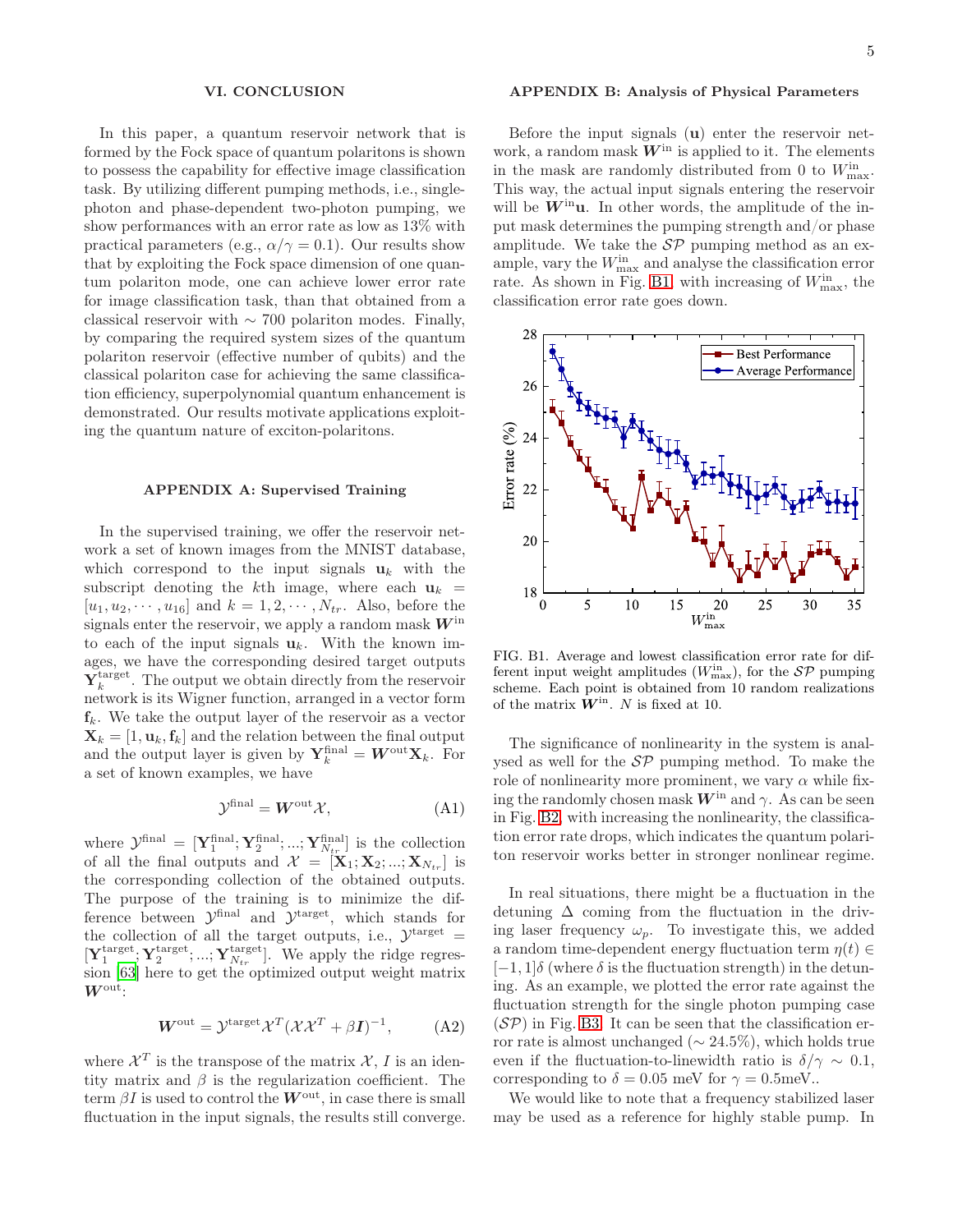

<span id="page-5-0"></span>FIG. B2. Effect of nonlinearity in the system, showing the classification error rate under different nonlinear strength.

this case, for example, a fractional frequency stability  $\sim 5 \times 10^{-16}/\sqrt{\tau_m}$  ( $\tau_m$  is measurement time in seconds) has been demonstrated in Ref. [\[64\]](#page-8-6). For polaritons, a typical laser energy is  $\sim 2$  eV, which gives a fractional frequency variation  $2.5 \times 10^{-5}$  in our case. In the case of highly stable lasers, for  $\tau_m = 0.1$  ps, the fractional frequency stability is  $\sim 1.6 \times 10^{-9}$ , which is much smaller than what our system requires.



<span id="page-5-1"></span>FIG. B3. Dependence of classification error rate on the fluctuation strength of the driving frequency for the single photon pumping case.

The two photon pumping can be realized with an inverse four-wave mixing process, e.g., see Ref. [\[65\]](#page-8-7). This theoretically proposed configuration is similar to routinely studied four-wave mixing in microcavities [\[66](#page-8-8)[–71\]](#page-8-9), only instead of considering a polariton amplifier with simultaneous laser excitation of signal and pump modes, one considers simultaneous excitation of signal and idler modes, which results in effective two particle excitation of the pump mode. In such case  $P = \beta \sqrt{n_s n_i}$ , where  $\beta$ is the polariton-polariton interaction strength,  $n<sub>s</sub>$  is the density of polaritons in the signal state, and  $n_i$  is the density in the idler state. As  $\sqrt{n_s n_i}$  is effectively a measure of the density in both signal and idler states (i.e., the geometric mean), a typical value of  $P$  would correspond to the typical blueshifts measured in experiments under resonant excitation. Indeed these can be anywhere between 0 and 1 meV. Varying this value is equivalent to changing the strength of laser fields, which is routinely done, potentially with an error as small as 0.02%, see for example Ref. [\[72\]](#page-8-10). In our case, the smallest change of P

Last, we also note that the total time should be within the polariton lifetime. Our simulations indicate that if we go beyond the polariton lifetime, the error rate increases. This is intuitive as if we go beyond the polariton lifetime, the information from the earlier input signals fed into the system is already lost before the later signals are implemented. This is a key difference from a classical system, where an incoherent pump could compensate the loss due to finite lifetime. In a quantum reservoir, this is not possible as incoherently injected polaritons will not have the same quantum correlation with rest of the polaritons injected by the input signal.

is  $\sim 0.2$  meV, which is much higher than  $2 \times 10^{-4}$  meV

mentioned above.

## APPENDIX C: Wigner Function of Different Pumping Methods

As shown in the main text, we have a clear improvement by utilising different pumping methods for the quantum reservoir network, the origin of which we now analyse. As we use Wigner function as the output from the quantum reservoir network, we shall check its distribution for each of the pumping schemes and strength. Fig. [C1](#page-6-12)a, b, c and d show the quasiprobability distribution in phase space under weaker pumping strength for the scenario of  $SP$ ,  $TP$ ,  $SPTP$ , and  $SPTP'$ , respectively (see Eq. [\(2\)](#page-1-0) in the main text and the explanation that follows). Furthermore, by increasing the pumping strength, the corresponding Wigner functions appear as in Fig. [C1](#page-6-12)e-h.

It is clear from the  $\mathcal{SP}$  pumping scheme in Fig. [C1](#page-6-12) panels a and e, that by increasing the pumping strength, the Wigner function retains the Gaussian-shape, but the center moves. In this case, for different input signals, the center of quasiprobability distribution in phase space is driven to different positions. A different mechanism happens for the  $\mathcal{TP}$  pumping method, see Fig. [C1](#page-6-12)b and f. For different pumping strength, the distribution stays in the center but they have different "squeezed" shapes.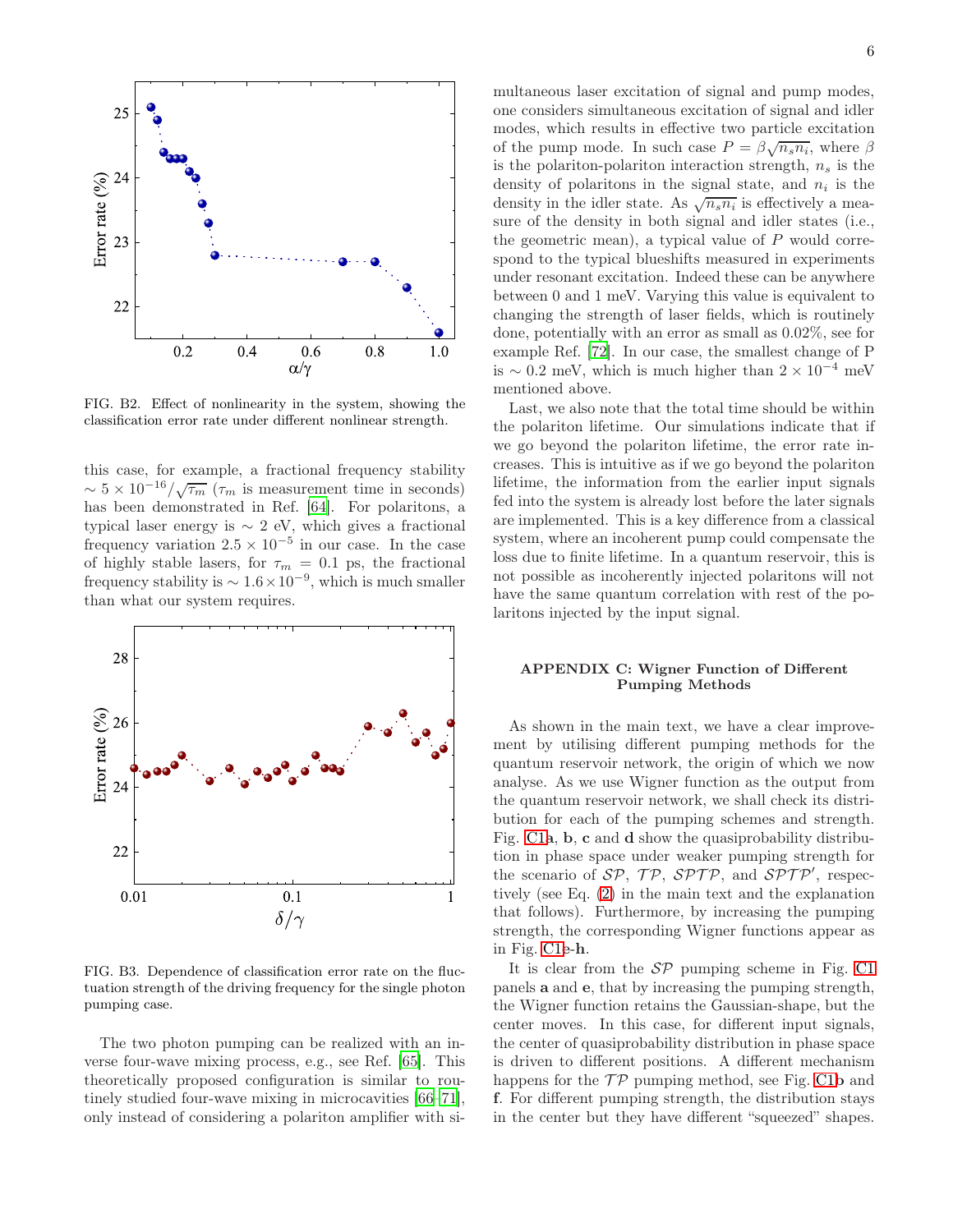

<span id="page-6-12"></span>FIG. C1. Distribution of Wigner function under different pumping methods. Panel a-d correspond to the Wigner function with  $\mathcal{SP}, \mathcal{TP}, \mathcal{SPTP}$  and  $\mathcal{SPTP}'$  pumping methods, respectively. Panels e-h are the corresponding ones with higher pumping strength.

Hence, for  $\mathcal{SP}$  and  $\mathcal{TP}$  one can think that, in the phase space, we have one degree of freedom for each method, which is position  $(S\mathcal{P})$  and squeezing  $(T\mathcal{P})$ . To some extent, this explains why the error rates of  $\mathcal{SP}$  and  $\mathcal{TP}$ pumping methods are quite close.

However, if we look at Fig. [C1](#page-6-12)c and g, with stronger pumping strength, the position and the squeezing of the distribution both change, which means that under the combined pumping schemes  $SPTP$ , we have two degrees of freedom. With this scheme, different input signals will provide us with more varied outputs, and this improves the classification process. We go further to the fourth pumping method  $(\mathcal{SPTP}^{\prime}),$  in which we also encode the input information with a phase  $\Theta$ . As shown in Fig. [C1](#page-6-12)d and h, when we increase the pumping strength, we obtained a Wigner function with different center position, squeezing strength and direction. With these three degrees of freedom, we are able to get a classification error rate as low as 13%.

The Wigner functions shown in Fig. [C1](#page-6-12) are not negative (which is normally used to indicate the presence of quantumness). We note that quantum enhancement in this paper is associated with the exploitation of the largely available Fock space as compared to the classical multi-network polariton computer. The different pumping schemes then serve as different "encoding" methods in which information is fed into the largely available space in the quantum case.

#### ACKNOWLEDGEMENT

This work was supported by the Singapore Ministry of Education under its AcRF Tier 2 grant MOE2019-T2-1- 004.

- ∗ [huawen001@e.ntu.edu.sg](mailto:huawen001@e.ntu.edu.sg)
- <span id="page-6-0"></span>† [timothyliew@ntu.edu.sg](mailto:timothyliew@ntu.edu.sg)
- <span id="page-6-2"></span><span id="page-6-1"></span>‡ [sanjib.ghosh@ntu.edu.sg](mailto:sanjib.ghosh@ntu.edu.sg)
- <span id="page-6-3"></span>[1] I. Carusotto and C. Ciuti, [Rev. Mod. Phys.](http://dx.doi.org/10.1103/RevModPhys.85.299) 85, 299 (2013).
- <span id="page-6-4"></span>[2] J. Kasprzak, M. Richard, S. Kundermann, A. Baas, P. Jeambrun, J. M. J. Keeling, F. M. Marchetti, M. H. Szymańska, R. André, J. L. Staehli, V. Savona, P. B. Littlewood, B. Deveaud, and L. S. Dang, Nature 443[, 409 \(2006\).](http://dx.doi.org/10.1038/nature05131)
- <span id="page-6-5"></span>[3] D. Sanvitto and S. Kéna-Cohen, Nat. Mater. 15[, 1061 \(2016\).](http://dx.doi.org/10.1038/nmat4668)
- <span id="page-6-6"></span>[4] M. D. Fraser, [Semicond. Sci. Technol.](http://dx.doi.org/10.1088/1361-6641/aa730c) 32, 093003 (2017).
- <span id="page-6-7"></span>[5] C. Leyder, T. C. H. Liew, A. V. Kavokin, I. A. Shelykh, M. Romanelli, J. P. Karr, E. Giacobino, and A. Bramati, [Phys. Rev. Lett.](http://dx.doi.org/ 10.1103/PhysRevLett.99.196402) **99**, 196402 (2007).<br>E. Cancellieri, J. K. Chana, M. Sich, D. N.
- <span id="page-6-8"></span> $[6]$  E. Cancellieri, J. K. Chana, Krizhanovskii, M. S. Skolnick, and D. M. Whittaker, Phys. Rev. B 92[, 174528 \(2015\).](http://dx.doi.org/10.1103/PhysRevB.92.174528)
- <span id="page-6-9"></span>[7] H. S. Nguyen, D. Vishnevsky, C. Sturm, D. Tanese, D. Solnyshkov, E. Galopin, A. Lemaître, I. Sagnes, A. Amo, G. Malpuech, and J. Bloch, [Phys. Rev. Lett.](http://dx.doi.org/10.1103/PhysRevLett.110.236601) 110, 236601 (2013).
- <span id="page-6-10"></span>[8] D. Niemietz, J. Schmutzler, P. Lewandowski, K. Winkler, M. Aßmann, S. Schumacher, S. Brodbeck, M. Kamp, C. Schneider, S. Höfling, and M. Bayer, Phys. Rev. B 93[, 235301 \(2016\).](http://dx.doi.org/10.1103/PhysRevB.93.235301)
- <span id="page-6-11"></span>[9] T. Gao, P. S. Eldridge, T. C. H. Liew, S. I. Tsintzos, G. Stavrinidis, G. Deligeorgis, Z. Hatzopoulos, and P. G. Savvidis, Phys. Rev. B 85[, 235102 \(2012\).](http://dx.doi.org/ 10.1103/PhysRevB.85.235102)
- [10] M. De Giorgi, D. Ballarini, E. Cancellieri, F. M. Marchetti, M. H. Szymanska, C. Tejedor, R. Cingolani, E. Giacobino, A. Bramati, G. Gigli, and D. Sanvitto, [Phys. Rev. Lett.](http://dx.doi.org/ 10.1103/PhysRevLett.109.266407) 109, 266407 (2012).
- [11] A. Dreismann, H. Ohadi, Y. del Valle-Inclan Redondo, R. Balili, Y. G. Rubo, S. I. Tsintzos, G. Deligeorgis, Z. Hatzopoulos, P. G. Savvidis, and J. J. Baumberg,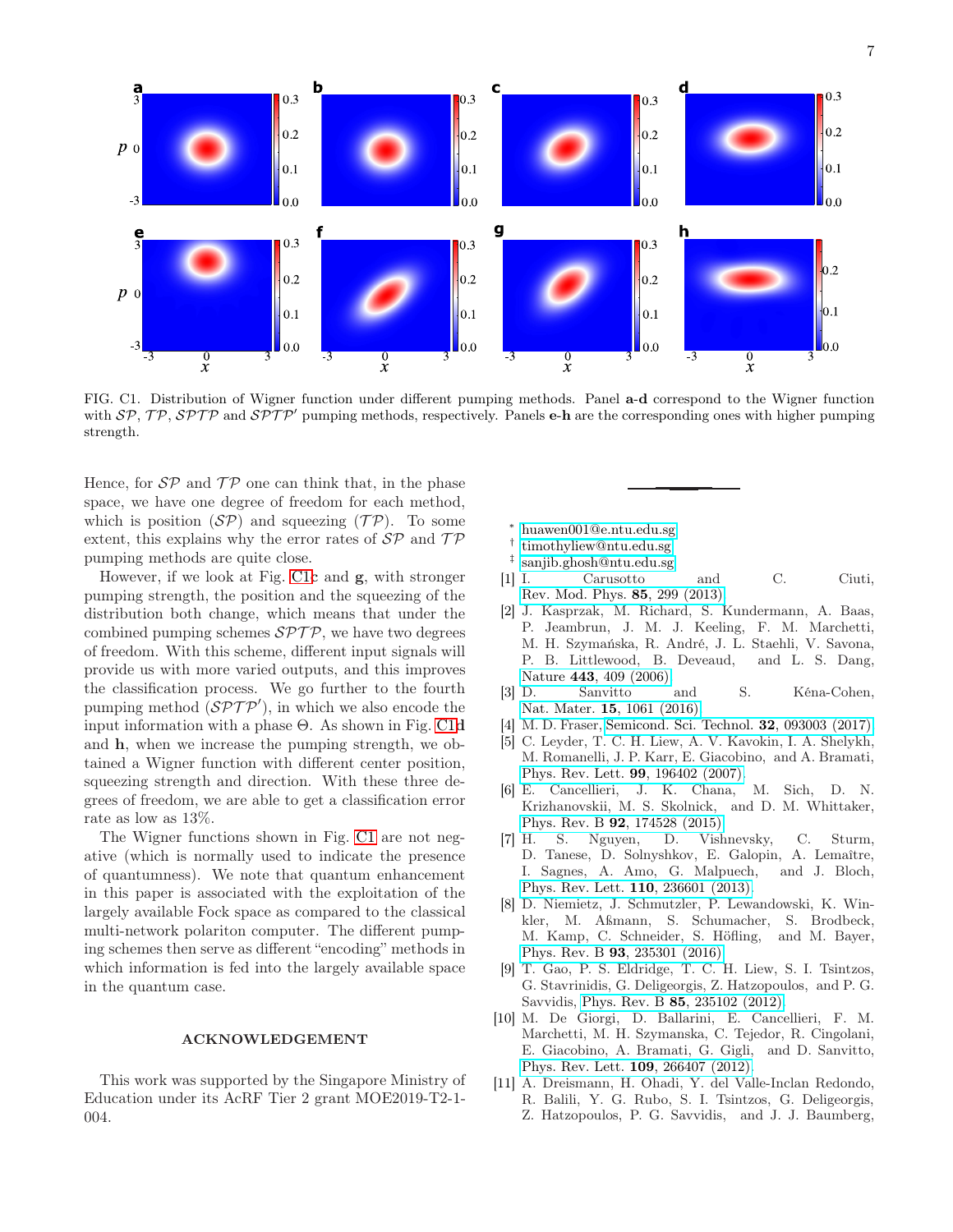Nat. Mater. 15[, 1074 \(2016\).](http://dx.doi.org/ 10.1038/nmat4722)

- <span id="page-7-0"></span>[12] G. Grosso, S. Trebaol, M. Wouters, F. Morier-Genoud, M. T. Portella-Oberli, and B. Deveaud, Phys. Rev. B 90[, 045307 \(2014\).](http://dx.doi.org/ 10.1103/PhysRevB.90.045307)
- <span id="page-7-1"></span>[13] E. Rozas, J. Beierlein, A. Yulin, M. Klaas, H. Suchomel, O. Egorov, I. A. Shelykh, U. Peschel, C. Schneider, S. Klembt, S. Höfling, M. D. Martín, and L. Viña, [Adv. Opt. Mater.](http://dx.doi.org/ https://doi.org/10.1002/adom.202070072) 8, 2070072 (2020).
- <span id="page-7-2"></span>[14] M. Klaas, J. Beierlein, E. Rozas, S. Klembt, H. Suchomel, T. H. Harder, K. Winkler, M. Emmerling, H. Flayac, M. D. Martín, L. Viña, S. Höfling, and C. Schneider, [Appl. Phys. Lett.](http://dx.doi.org/10.1063/1.5067247) 114, 061102 (2019).
- <span id="page-7-3"></span>[15] K. Winkler, H. Flayac, S. Klembt, A. Schade, D. Nevinskiy, M. Kamp, C. Schneider, and S. Höfling, Phys. Rev. B 95[, 201302 \(2017\).](http://dx.doi.org/ 10.1103/PhysRevB.95.201302)
- <span id="page-7-4"></span>[16] D. Ballarini, M. De Giorgi, E. Cancellieri, R. Houdré, E. Giacobino, R. Cingolani, A. Bramati, G. Gigli, and D. Sanvitto, [Nat. Commun.](http://dx.doi.org/ 10.1038/ncomms2734) 4, 1778 (2013).
- [17] P. Lewandowski, S. M. H. Luk, C. K. P. Chan, P. T. Leung, N. H. Kwong, R. Binder, and S. Schumacher, Opt. Express 25[, 31056 \(2017\).](http://dx.doi.org/ 10.1364/OE.25.031056)
- <span id="page-7-5"></span>[18] A. V. Zasedatelev, A. V. Baranikov, D. Urbonas, F. Scafirimuto, U. Scherf, T. Stöferle, R. F. Mahrt, and P. G. Lagoudakis, [Nat. Photonics](http://dx.doi.org/ 10.1038/s41566-019-0392-8) 13, 378 (2019).
- <span id="page-7-6"></span>[19] H. Flayac and I. G. Savenko, [Appl. Phys. Lett.](http://dx.doi.org/10.1063/1.4830007) 103, 201105 (2013).
- <span id="page-7-7"></span>[20] F. Marsault, H. S. Nguyen, D. Tanese, A. Lemaître, E. Galopin, I. Sagnes, A. Amo, and J. Bloch, [Appl. Phys. Lett.](http://dx.doi.org/10.1063/1.4936158) 107, 201115 (2015).
- <span id="page-7-8"></span>[21] G. Lerario, D. Ballarini, A. Fieramosca, A. Cannavale, A. Genco, F. Mangione, S. Gambino, L. Dominici, M. De Giorgi, G. Gigli, and D. Sanvitto, [Light Sci. Appl.](http://dx.doi.org/10.1038/lsa.2016.212) 6, e16212 (2017).
- <span id="page-7-9"></span>[22] R. Cerna, Y. Léger, T. K. Paraïso, M. Wouters, F. Morier-Genoud, M. T. Portella-Oberli, and B. Deveaud, [Nat. Commun.](http://dx.doi.org/ 10.1038/ncomms3008) 4, 2008 (2013).
- <span id="page-7-10"></span>[23] K. P. Kalinin and N. G. Berloff, Phys. Rev. B 100[, 245306 \(2019\).](http://dx.doi.org/10.1103/PhysRevB.100.245306)
- <span id="page-7-11"></span>[24] K. P. Kalinin and N. G. Berloff, Sci. Rep. 8[, 17791 \(2018\).](http://dx.doi.org/10.1038/s41598-018-35416-1)
- <span id="page-7-12"></span>[25] R. Banerjee and T. C. H. Liew, New J. Phys. 22[, 103062 \(2020\).](http://dx.doi.org/10.1088/1367-2630/abc290)
- <span id="page-7-13"></span>[26] T. Espinosa-Ortega and T. C. H. Liew, [Phys. Rev. Lett.](http://dx.doi.org/10.1103/PhysRevLett.114.118101) 114, 118101 (2015).
- <span id="page-7-14"></span>[27] H. Ohadi, A. J. Ramsay, H. Sigurdsson, Y. del Valle-Inclan Redondo, S. I. Tsintzos, Z. Hatzopoulos, T. C. H. Liew, I. A. Shelykh, Y. G. Rubo, P. G. Savvidis, and J. J. Baumberg, [Phys. Rev. Lett.](http://dx.doi.org/ 10.1103/PhysRevLett.119.067401) 119, 067401 (2017).
- <span id="page-7-15"></span>[28] J. D. Töpfer, I. Chatzopoulos, H. Sigurdsson, T. Cookson, Y. G. Rubo, and P. G. Lagoudakis, arXiv e-prints , arXiv:2007.06690 (2020).
- <span id="page-7-16"></span>[29] G. Tanaka, T. Yamane, J. B. Héroux, R. Nakane, N. Kanazawa, S. Takeda, H. Numata, D. Nakano, and A. Hirose,
- <span id="page-7-17"></span>[30] H. Jaeger and H. Haas, Science **304**[, 78 \(2004\).](http://dx.doi.org/10.1126/science.1091277)
- [31] M. Lukoševičius and H. Jaeger, [Comput. Sci. Rev.](http://dx.doi.org/ https://doi.org/10.1016/j.cosrev.2009.03.005) 3, 127 (2009).
- <span id="page-7-18"></span>[32] P. Enel, E. Procyk, R. Quilodran, and P. F. Dominey, [PLoS Comput. Biol.](https://doi.org/10.1371/journal.pcbi.1004967) 12, e1004967 (2016).
- <span id="page-7-19"></span>[33] M. Lukoševičius, "A practical guide to applying echo state networks," in [Neural Networks: Tricks of the Trade: Second Edition](http://dx.doi.org/ 10.1007/978-3-642-35289-8{_}36), edited by G. Montavon, G. B. Orr, and K.-R. Müller

(Springer Berlin Heidelberg, 2012) p. 659.

- <span id="page-7-20"></span>[34] A. Opala, S. Ghosh, T. C. H. Liew, and M. Matuszewski, [Phys. Rev. Appl.](http://dx.doi.org/10.1103/PhysRevApplied.11.064029) 11, 064029 (2019).
- <span id="page-7-21"></span>[35] H. Xu, S. Ghosh, M. Matuszewski, and T. C. H. Liew, [Phys. Rev. Appl.](http://dx.doi.org/ 10.1103/PhysRevApplied.13.064074) 13, 064074 (2020).
- <span id="page-7-22"></span>[36] D. Ballarini, A. Gianfrate, R. Panico, A. Opala, S. Ghosh, L. Dominici, V. Ardizzone, M. De Giorgi, G. Lerario, G. Gigli, T. C. H. Liew, M. Matuszewski, and D. Sanvitto, Nano Lett. 20[, 3506 \(2020\).](http://dx.doi.org/10.1021/acs.nanolett.0c00435)
- <span id="page-7-23"></span>[37] R. Mirek, A. Opala, P. Comaron, M. Furman, M. Król, K. Tyszka, B. Seredyński, D. Ballarini, D. Sanvitto, T. C. H. Liew, W. Pacuski, J. Suffczyński, J. Szczytko, M. Matuszewski, and B. Piętka, [Nano Letters \(2021\), 10.1021/acs.nanolett.0c04696.](http://dx.doi.org/10.1021/acs.nanolett.0c04696)
- <span id="page-7-24"></span>[38] S. Savasta, O. D. Stefano, V. Savona, and W. Langbein, [Phys. Rev. Lett.](http://dx.doi.org/10.1103/PhysRevLett.94.246401) 94, 246401 (2005).
- <span id="page-7-25"></span>[39] J. P. Karr, A. Baas, R. Houdré, and E. Giacobino, Phys. Rev. A 69[, 031802 \(2004\).](http://dx.doi.org/ 10.1103/PhysRevA.69.031802)
- <span id="page-7-26"></span>[40] T. Boulier, M. Bamba, A. Amo, C. Adrados, A. Lemaitre, E. Galopin, I. Sagnes, J. Bloch, C. Ciuti, E. Giacobino, and A. Bramati, [Nat. Commun.](http://dx.doi.org/10.1038/ncomms4260) 5, 3260 (2014).
- <span id="page-7-27"></span>[41] Á. Cuevas, J. C. López Carreño, B. Silva, M. De Giorgi, D. G. Suárez-Forero, C. Sánchez Muñoz, A. Fieramosca, F. Cardano, L. Marrucci, V. Tasco, G. Biasiol, E. del Valle, L. Dominici, D. Ballarini, G. Gigli, P. Mataloni, F. P. Laussy, F. Sciarrino, and D. Sanvitto, Sci. Adv. 4[, eaao6814 \(2018\).](http://dx.doi.org/10.1126/sciadv.aao6814)
- <span id="page-7-28"></span>[42] D. G. Suárez-Forero, V. Ardizzone, S. F. C. da Silva, M. Reindl, A. Fieramosca, L. Polimeno, M. De Giorgi, L. Dominici, L. N. Pfeiffer, G. Gigli, et al., Light Sci. Appl. 9, 1 (2020).
- <span id="page-7-29"></span>[43] G. Muñoz-Matutano, A. Wood, M. Johnsson, X. Vidal, B. Q. Baragiola, A. Reinhard, A. Lemaître, J. Bloch, A. Amo, G. Nogues, et al., Nat. Mater. 18, 213 (2019).
- <span id="page-7-30"></span>[44] A. Delteil, T. Fink, A. Schade, S. Höfling, C. Schneider, and A. İmamoğlu, Nat. Mater. 18, 219 (2019).
- <span id="page-7-31"></span>[45] A. Verger, C. Ciuti, and I. Carusotto, Phys. Rev. B 73[, 193306 \(2006\).](http://dx.doi.org/10.1103/PhysRevB.73.193306)
- <span id="page-7-32"></span>[46] O. Kyriienko, D. N. Krizhanovskii, and I. A. Shelykh, [Phys. Rev. Lett.](http://dx.doi.org/10.1103/PhysRevLett.125.197402) 125, 197402 (2020).
- [47] I. Rosenberg, D. Liran, Y. Mazuz-Harpaz, K. West, L. Pfeiffer, and R. Rapaport, Sci. Adv. 4[, eaat8880 \(2018\).](http://dx.doi.org/ 10.1126/sciadv.aat8880)
- [48] N. Jia, N. Schine, A. Georgakopoulos, A. Ryou, L. W. Clark, A. Sommer, and J. Simon, Nat. Phys. 14[, 550 \(2018\).](http://dx.doi.org/ 10.1038/s41567-018-0071-6)
- <span id="page-7-33"></span>[49] D. Stefanatos and E. Paspalakis, Phys. Rev. A 102[, 013716 \(2020\).](http://dx.doi.org/10.1103/PhysRevA.102.013716)
- <span id="page-7-34"></span>[50] K. Fujii and K. Nakajima, [Phys. Rev. Appl.](http://dx.doi.org/10.1103/PhysRevApplied.8.024030) 8, 024030 (2017).
- [51] K. Nakajima, K. Fujii, M. Negoro, K. Mitarai, and M. Kitagawa, [Phys. Rev. Applied](http://dx.doi.org/ 10.1103/PhysRevApplied.11.034021) 11, 034021 (2019).
- <span id="page-7-39"></span><span id="page-7-38"></span><span id="page-7-37"></span><span id="page-7-36"></span><span id="page-7-35"></span>[52] J. Chen and H. I. Nurdin, [Quantum Inf. Process.](http://dx.doi.org/10.1007/s11128-019-2311-9) 18, 198 (2019).
- Neural networks : the official journal of the International Nel<del>iial</del>l Networkhen, Society 1.15, Nu00li(2019). and N. Yamamoto, [Phys. Rev. Applied](http://dx.doi.org/10.1103/PhysRevApplied.14.024065) 14, 024065 (2020).
	- [54] L. C. G. Govia, G. J. Ribeill, G. E. Rowlands, H. K. Krovi, and T. A. Ohki, [Physical Review Research](http://dx.doi.org/10.1103/PhysRevResearch.3.013077) 3, 013077 (2021).
	- [55] W. D. Kalfus, G. J. Ribeill, G. E. Rowlands, H. K. Krovi, T. A. Ohki, and L. C. G. Govia, arXiv e-prints , arXiv:2101.11729 (2021).
	- [56] S. Olivares, [Eur. Phys. J. Spec. Top.](http://dx.doi.org/10.1140/epjst/e2012-01532-4) **203**, 3 (2012).
	- [57] N. Bartolo, F. Minganti, W. Casteels, and C. Ciuti,